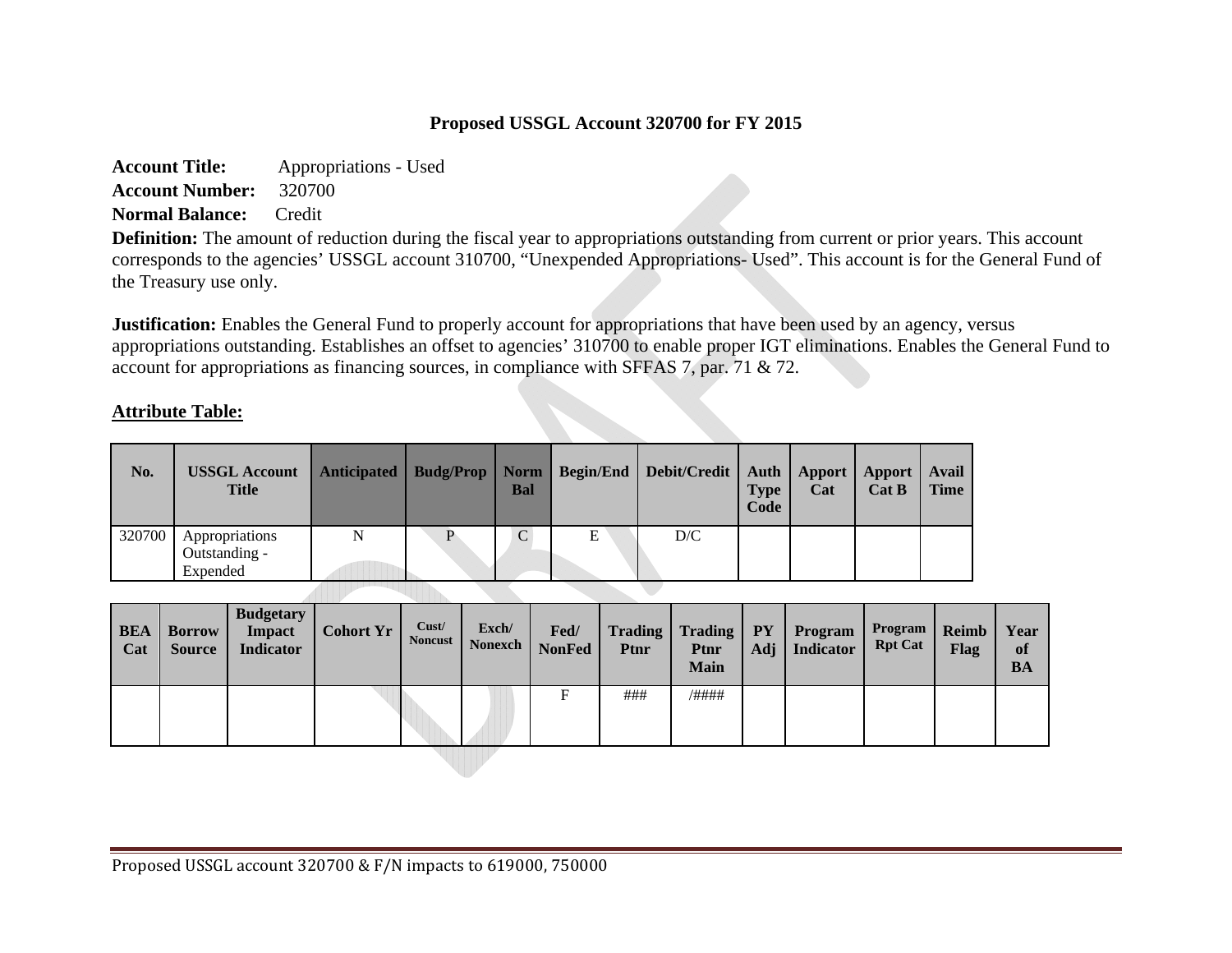| <b>Reduction</b><br><b>Type</b> | <b>Fund Type</b> | <b>Reporting</b><br><b>Type</b><br>Code | <b>Financing</b><br><b>Account</b><br>Code | <b>TAS</b><br><b>Status</b> | Trans.<br>Code |
|---------------------------------|------------------|-----------------------------------------|--------------------------------------------|-----------------------------|----------------|
|                                 | GА               |                                         |                                            |                             |                |

**Crosswalks Impacted:** 

| <b>USSGL</b><br>Account<br><b>Number</b> | <b>Balance</b><br><b>Sheet</b> | <b>Net Cost</b> | <b>Net</b><br><b>Position</b> | Custodial<br><b>Activity</b> | P&F<br><b>SF133</b> | <b>SBR</b> | <b>Reclassified</b><br><b>Balance</b><br><b>Sheet</b> | <b>Reclassified</b><br><b>Statement</b><br>of Net Cost | <b>Reclassified</b><br><b>Statement</b><br>of Changes<br>in Net<br><b>Position</b> |
|------------------------------------------|--------------------------------|-----------------|-------------------------------|------------------------------|---------------------|------------|-------------------------------------------------------|--------------------------------------------------------|------------------------------------------------------------------------------------|
| 320700                                   | N/A                            | N/A             | N/A                           | N/A                          | N/A                 | N/A        | Line 9.2                                              | N/A                                                    | Line $7.15$                                                                        |